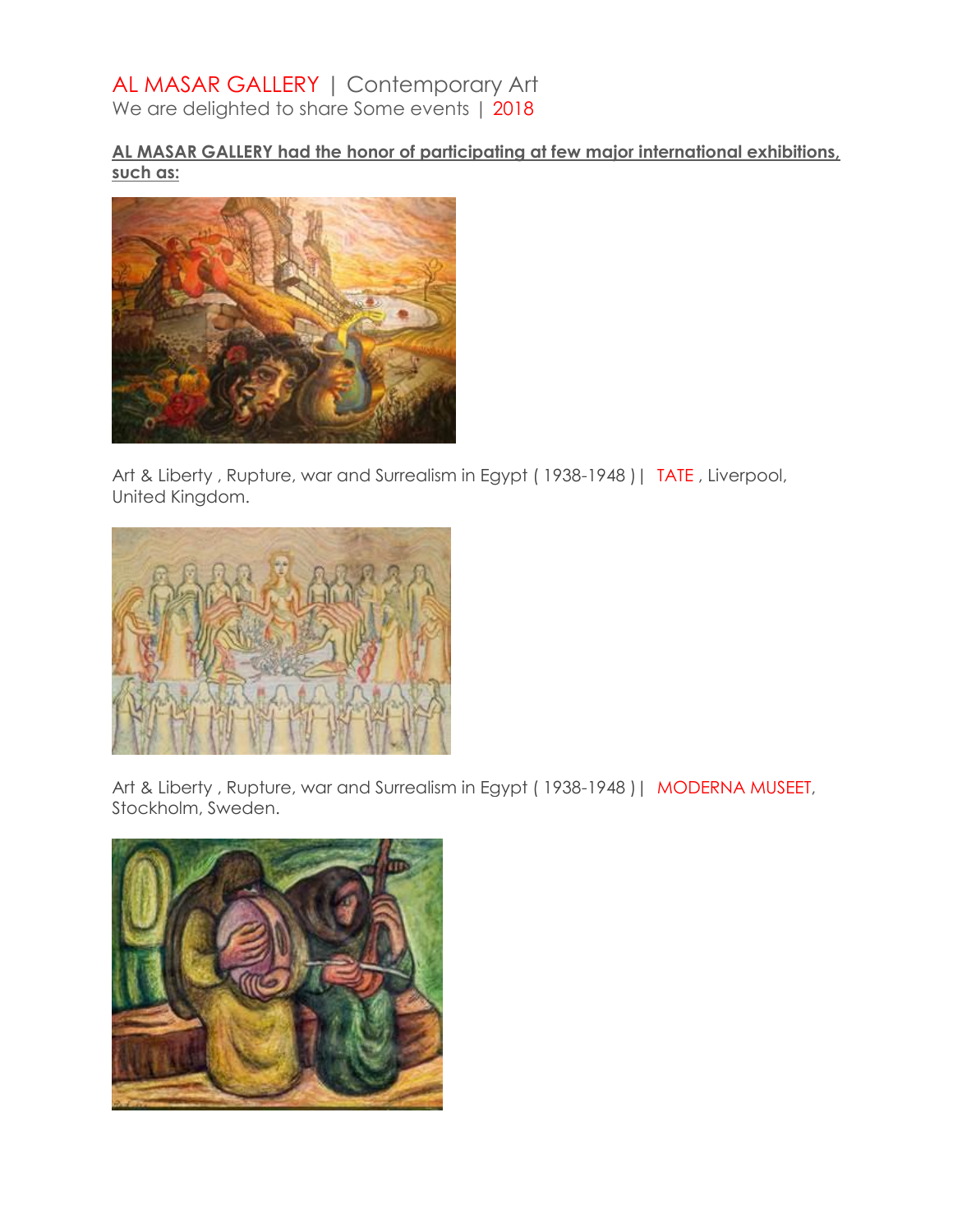**AL MASAR GALLERY Artists " Contemporary Art group & Artwork of the Gallery's private collection" has been featured at:**



MOMA'S first Publication on the Arab Modern Art | Modern Art in the Arab world | Primary Document



Art & Liberty | Rupture, War & Surrealism in Egypt (1938-1948) | published in 5 languages

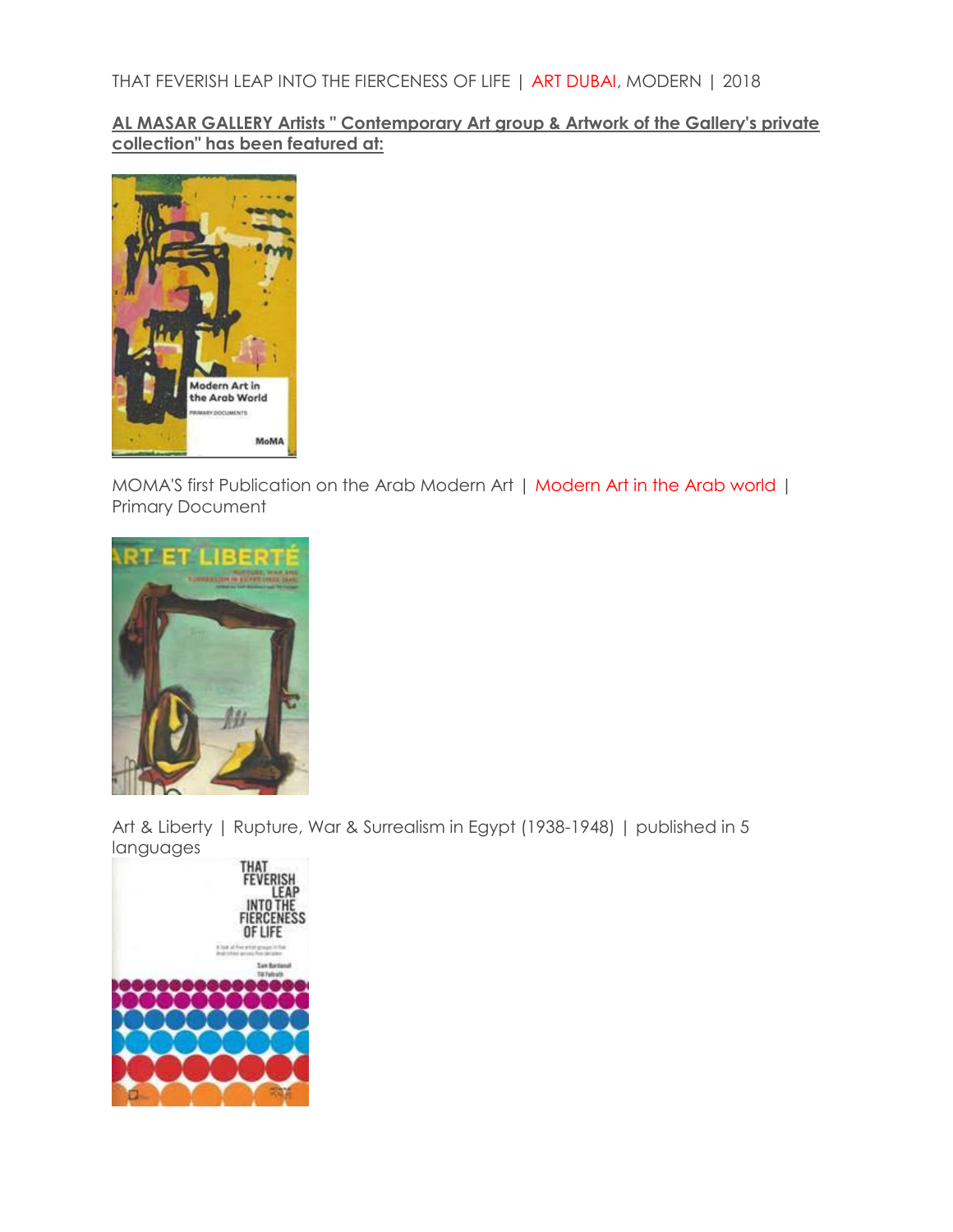### THAT FEVERISH LEAP INTO THE FIERCENESS OF LIFE | MARCH 2018 *'Al Masar Gallery has been credited at those three Publications'*

### **Auctions**



Renowned painting Titled 'NAUFRAGES', BY Late Artist. Salim Al Habschi, sold at Christi's Auction, London, October 2018

#### **Corporate Art Collection**



Al Masar Gallery | Contemporary Art is privileged to have the honor of curating the distinguished Private Corporate Art Collection for the Major international financial establishment ' Bank ABC' for its new Signature Corporate Building in Cairo, which has been officially inaugurated, December 20<sup>th</sup>, 2018.

The Contemporary Art Collection has been architected by Al Masar Gallery, which includes the works of established and unique Contemporary Egyptian Artists from the 5<sup>th</sup> & 6<sup>th</sup> Generations of the Egyptian art movement.

The exterior and interior design of this corporate Building has been designed by renowned french Designer Tom Sheehan. This Corporate building is considered to be one of the most advanced and elegant corporate Building in Cairo, which resents a fine home for the Art Collection that has been divinely incorporated with its sophisticated concept and contemporary divine design.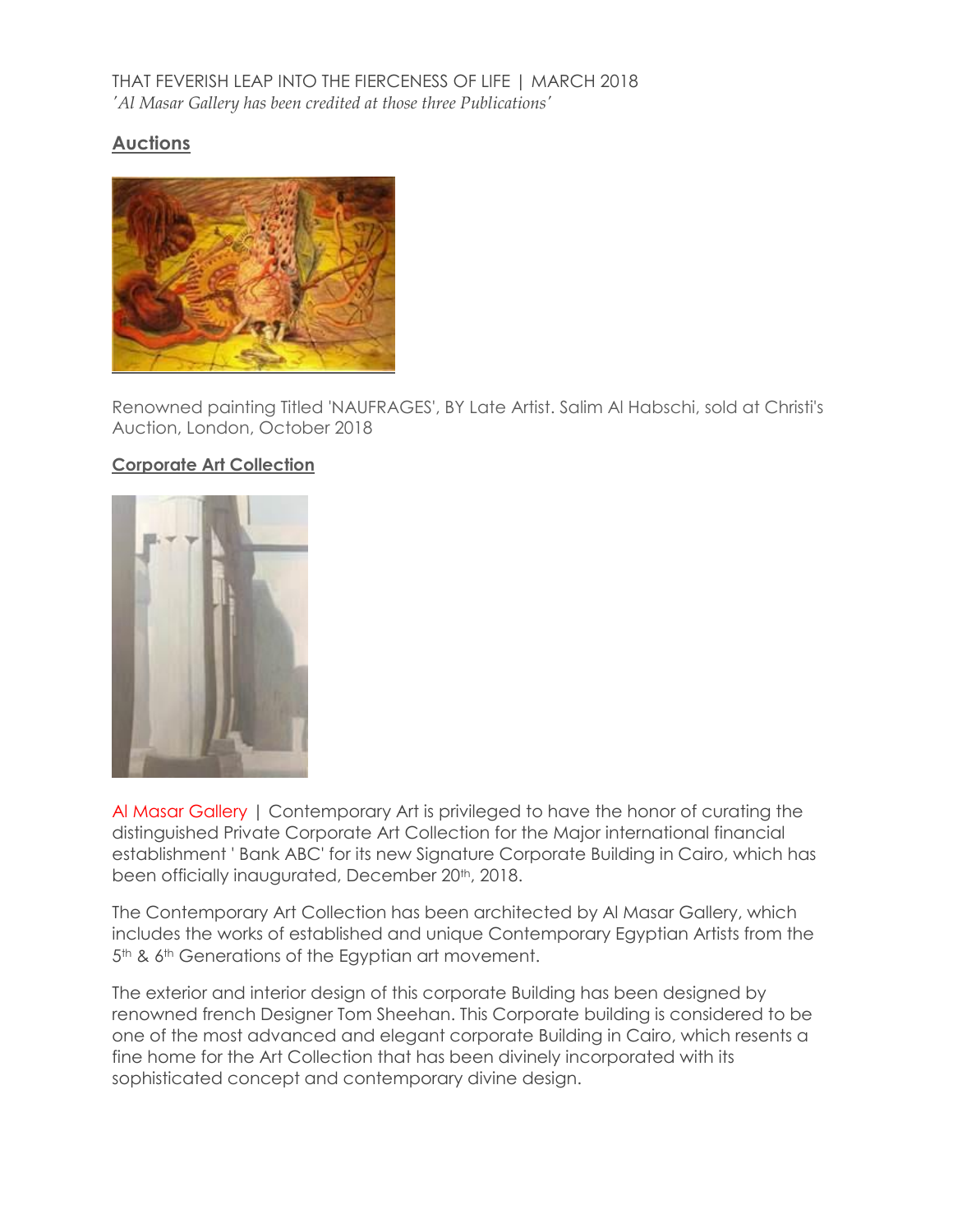# **Dak'Art Biennale:**



Hamid Attia, Unlocked Mediterranean, 2017

Gallery Artist **'HAMI ATTIA'** Participated at the "Dak'Art – Musée de l'IFAN , 2018" , Senegal.

Dak'Art 2018 - La Biennale de Dakar has opened in Senegal. In addition to renowned Curator Simon Njami's exhibition at the Ancien Palais de Justice there are six more venues located around the the city and curated also by the five guest-commissioners (Musée de l'IFAN) and further international curators.

#### **UPCOMING EXHIBITIONS:**



Inner Dialogue | The Flower of Life | Hazem Taha Hussein | AL MASAR GALLERY | Contemporary Art | 16 January 2019

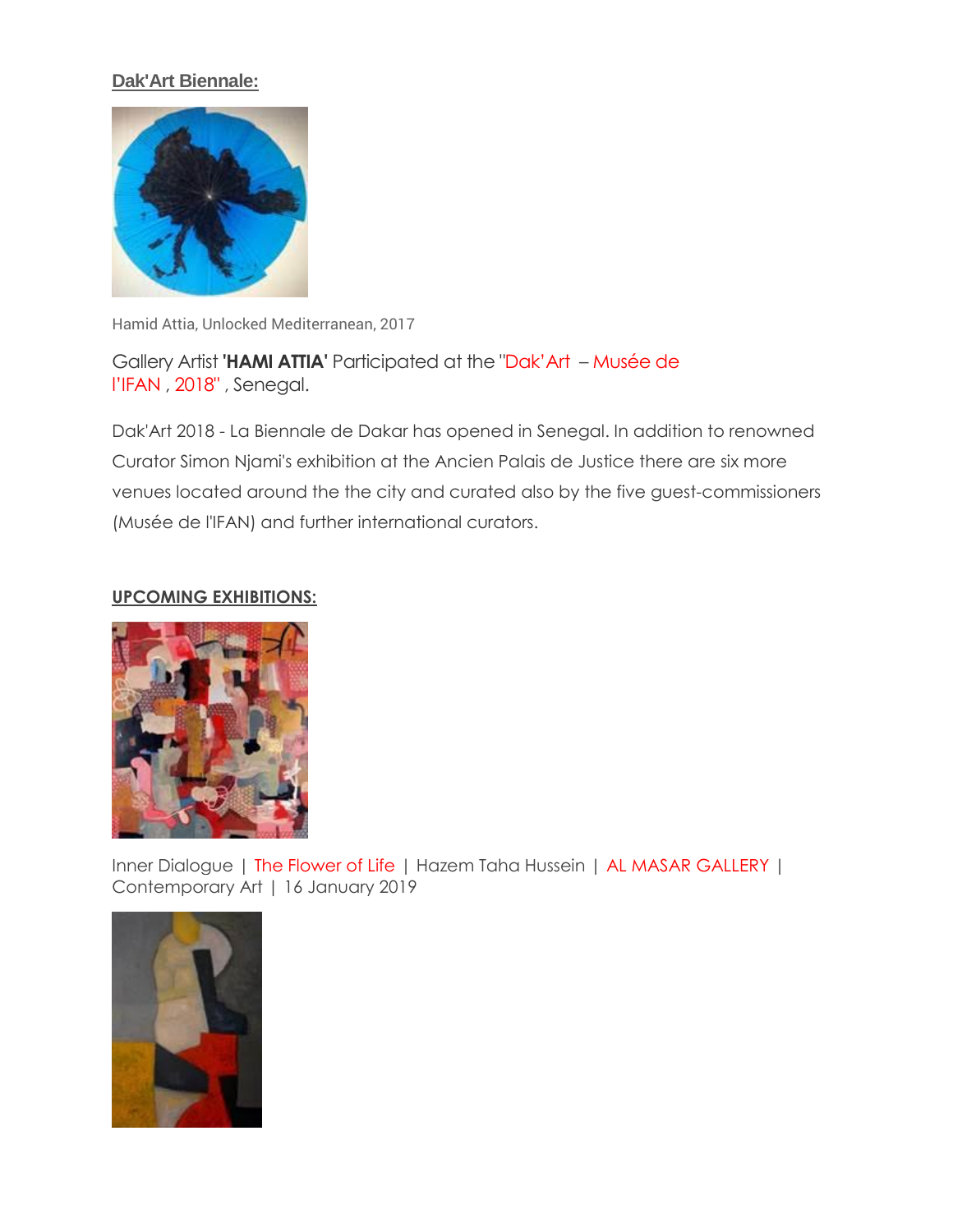Visual Memories | GHADA MOURAD | Al Masar Gallery | The Art Lounge | 16 January 2019

## **ONGOING EXHIBITION:**



# AL MASAR GALLERY | CONTEMPORARY ART

# THUS SPOKE THE HOOPOE

*Paintings by*

HAMDI ATTIA

*' The exhibition will continue through | 13 January 2019 '*

AL MASAR GALLER is pleased to announce the long awaited Exhibition by the renowned and established Artist *HAMDI ATTIA*, Titled : *THUS SPOKE THE HOOPOE*, featuring the Artist's latest paintings inspired by the major role the Hoopoe bird played in history and until today…

#### **Thus Spoke the Hoopoe**

In 2014, Cyclone Hudhud devastated large areas throughout eastern India and Nepal, and tore through hoopoe nests on India's eastern coast.